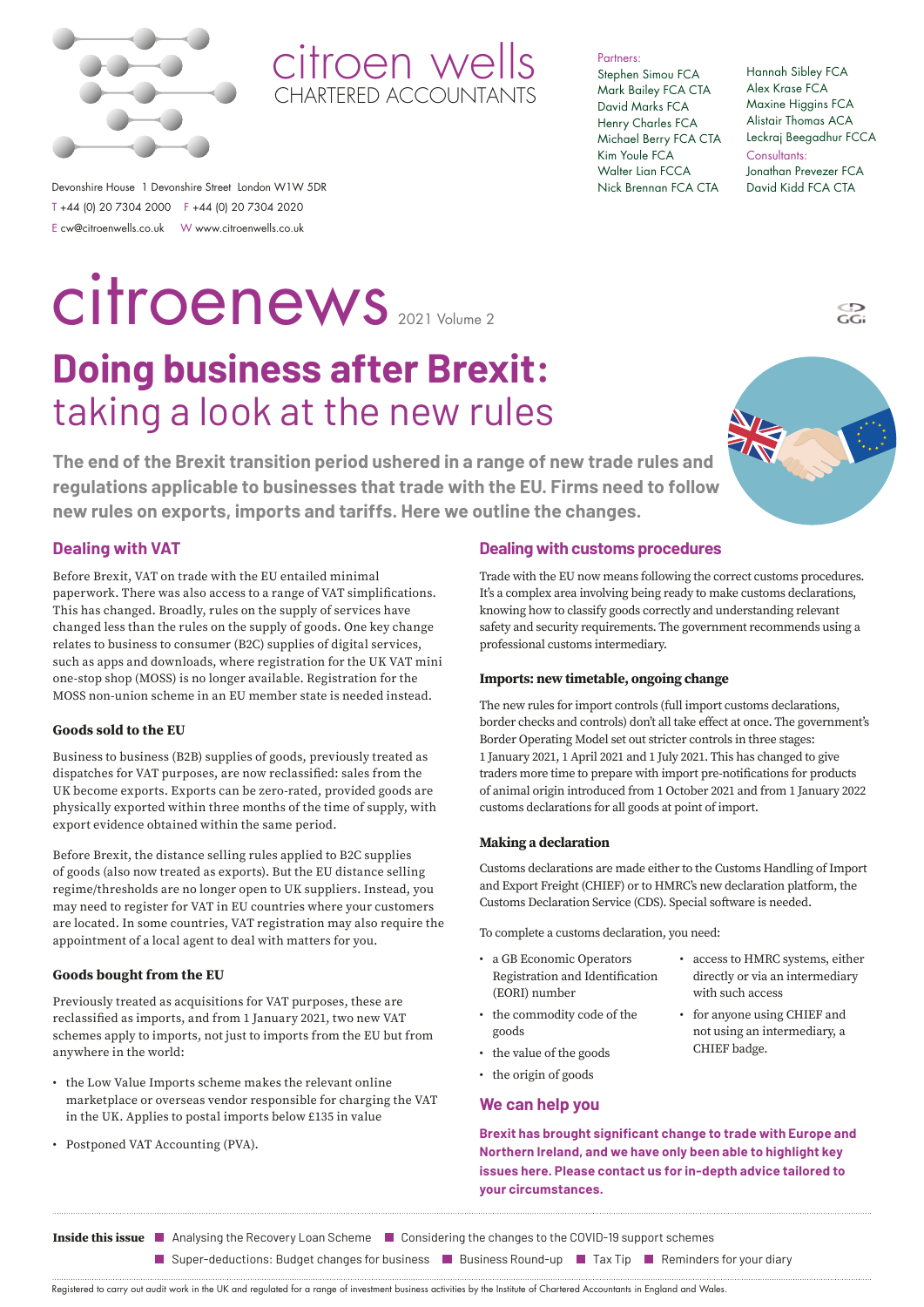# **Analysing the Recovery Loan Scheme**

**Budget 2021 announced a successor loan scheme to support UK business recovery. Earlier coronavirus (COVID-19) loans, like the Bounce Back loan, closed to applications on 31 March 2021.** 

**The new Recovery Loan Scheme (RLS) launched on 6 April 2021 and runs to 31 December 2021, subject to review. It provides finance that can be used for any legitimate business purpose, including managing cashflow, investment and growth. It is designed to appeal to businesses which can afford to take on additional debt finance for these purposes. Interest rates are capped at 14.99% and are expected to be much lower in most cases.**

**The scheme offers term loans, overdrafts, asset and invoice finance. The maximum facility is £10 million per business. The minimum facility varies, starting at £1,000 for asset and invoice finance and £25,001 for term loans and overdrafts. Term loans and asset finance facilities are available for up to six years; overdrafts and invoice for up to three.** 

# **Eligibility**

**• No turnover restriction applies. The RLS is open to businesses trading in the UK that can show their business is viable or would be, if it wasn't for the pandemic;** 

**those that are impacted by COVID-19; and businesses not in collective insolvency proceedings. The RLS can be used on top of previous COVID-19 loan schemes, though previous borrowing may restrict the amount available. The scheme is not open to public sector bodies; state-funded primary and secondary schools; or banks, building societies, insurers and reinsurers (insurance brokers are eligible).**

**The government guarantees the lender 80% of the finance. No personal guarantees will be taken on facilities up to £250,000, and the borrower's principal private residence cannot be taken as security. Interest and fees will have to be paid from the outset.**

**Credit checks and fraud checks will be carried out on all applicants. The checks and approach may vary between lenders. When making their assessment, lenders may overlook concerns over short to medium-term business performance caused by the pandemic.**

**Loans are available through a network of accredited lenders and full details are here: [bit.ly/3wTD5uQ](https://bit.ly/3wTD5uQ).** 



# **Considering the changes to the COVID-19 support schemes**

**The Coronavirus Job Retention Scheme (furlough) and Self-employment Income Support Scheme (SEISS) rules have changed considerably over time.** 

This has created complexity and the possibility of inadvertent errors. We outline recent changes here, but for full information on how the schemes work, see **[bit.ly/3c3v9Mn](https://bit.ly/3c3v9Mn)** and **[bit.ly/3wKfmxo](https://www.gov.uk/guidance/claim-a-grant-through-the-coronavirus-covid-19-self-employment-income-support-scheme?utm_medium=email&utm_campaign=govuk-notifications&utm_source=80f0ede6-e28d-451d-88e0-476520433ed9&utm_content=immediately)**.

There are two further SEISS grants, SEISS Four and Five, intended as a final, more restricted phase of support. For SEISS Four, businesses must declare a reasonable belief that there will be a significant reduction in trading profits due to reduced business activity, capacity or demand because of the coronavirus (COVID-19). The impact on the business must relate to the period 1 February 2021 to 30 April 2021, and the reduction in profit must be reflected in the figures reported on the relevant tax return in due course. Evidence must be kept to support claims: see **<https://bit.ly/3snxgCx>**. SEISS Five introduces an additional turnover test; the amount of grant will hinge on how much turnover has fallen between April 2020 and April 2021.

SEISS Four and Five take into account 2019/20 tax return data (if submitted by midnight on 2 March 2021), and this could produce unexpected results. It opens the door to some new claimants, such as those starting self-employment in the 2019/20 tax year, provided they meet other eligibility conditions. On the other hand, 2019/20 figures

could change the position so that someone eligible for earlier SEISS grants may receive more or less than before.

The furlough scheme runs to 30 September 2021. There is no change until 1 July 2021, when government contributions drop. Employers then make 10% contributions in July, and 20% in August and September. For periods starting on or after 1 May 2021, claims can be made for employees employed on 2 March 2021, if a PAYE RTI submission has been made to HMRC between 20 March 2020 and 2 March 2021, notifying payment of earnings for that employee. It's not necessary to have claimed under the CJRS for an employee before 2 March to claim on/after 1 May 2021.

COVID-19 support schemes are very much in the public eye. HMRC stresses that it is not looking for innocent errors. However, with details of employer CJRS claims now published, new HMRC SEISS recovery powers and a new Taxpayer Protection Taskforce set up to tackle fraud, it is important that any claim is well-evidenced and can stand HMRC scrutiny. We would, of course, be glad to help you review compliance.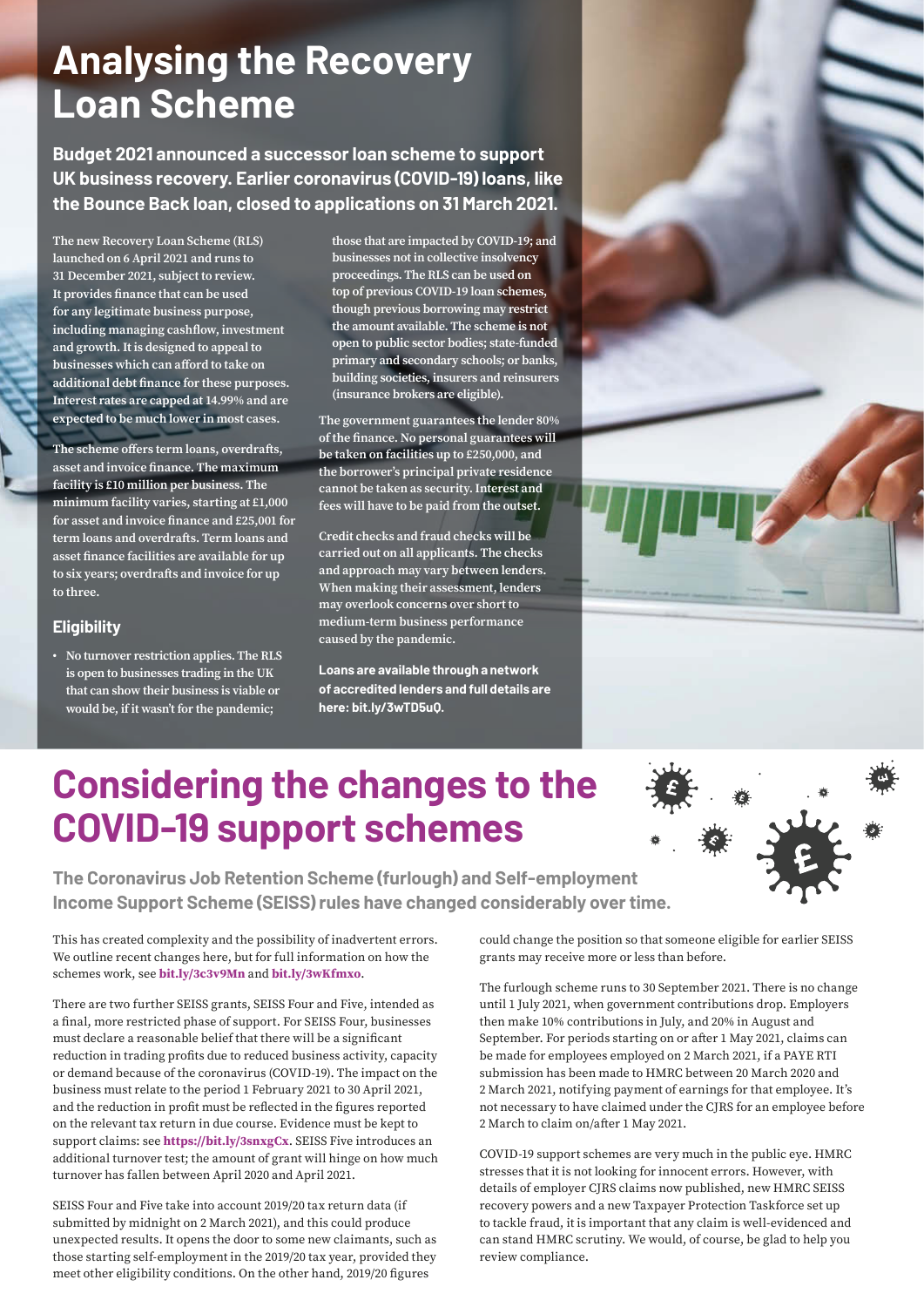# **Super-deductions:**  Budget changes for business

**'Bold and unprecedented'. That was the Chancellor's description of the new 130% super-deduction for expenditure on new qualifying plant and machinery announced in the Budget. The headlines were that for every pound invested, tax is cut by up to 25p.** 

But what are the terms and conditions, how does it sit alongside the usual rules on capital allowances – and is it the giveaway it's been made out to be?

First of all, it's not available to every business. It's targeted at companies, not unincorporated businesses. These will have to continue to look to the Annual Investment Allowance (AIA), with its temporarily extended higher £1 million limit for major capital spending up to 31 December 2021.

It's temporary, lasting for two years. And it works by giving first-year tax relief in the form of capital allowances for expenditure between 1 April 2021 and 31 March 2023. For assets that would normally qualify for 18% main rate writing down allowances, the super deduction gives first-year relief of 130%. Assets normally qualifying for 6% special rate writing down allowances (such as integral features in buildings, like lifts and long-life assets) can qualify for a first year allowance of 50%. But this 50% allowance is likely to be relevant only to companies that have used their AIA. Unlike the AIA, there is no cap on eligible expenditure. The rate of the deduction will be apportioned for a business making eligible expenditure in an accounting period straddling 1 April 2023.

There are exclusions. Plant or machinery must be new, not used or second hand. Expenditure incurred on contracts entered into before the Budget on 3 March 2021 does not qualify. The general exclusions that are in existing legislation relating to first year allowances apply. For example, expenditure on cars and assets for leasing are excluded – the latter point meaning that commercial landlords may benefit less than the initial publicity of the proposals might have led them to expect.

Rules on what happens when the assets are disposed of make the picture more complex. With disposal proceeds treated as a taxable balancing charge, these potentially claw back some of the previous benefits. It will be important to keep records of assets on which the super-deduction is claimed so they can be correctly treated on sale.

> Will it benefit your business? Not in every case. As it sits alongside other tax measures, it's a finely balanced equation. It is designed to incentivise investment now, with the corporation tax rate at 19%. But with the planned increase in corporation tax from 1 April 2023, when the super-deduction ends, the outlook for your business may change. The main rate of corporation tax is set to increase to 25% on profits over £250,000. Only companies with profits up to £50,000 will retain the 19% rate, with profits between £50,000 and £250,000 taxed on a sliding scale. Whether the super-deduction significantly benefits your company will depend on the forecast level of capital expenditure, the type of asset, financing method, and your expected corporation tax rate.

With the AIA due to revert to £200,000 from 1 January 2022 and higher corporation tax rates in prospect, careful timing of major capital expenditure is more critical than ever. The new provisions on loss carry-back could also affect decision making.

**All in all, it's a complex area, and the right decision for your business will be unique to your business. We would be delighted to advise further.**